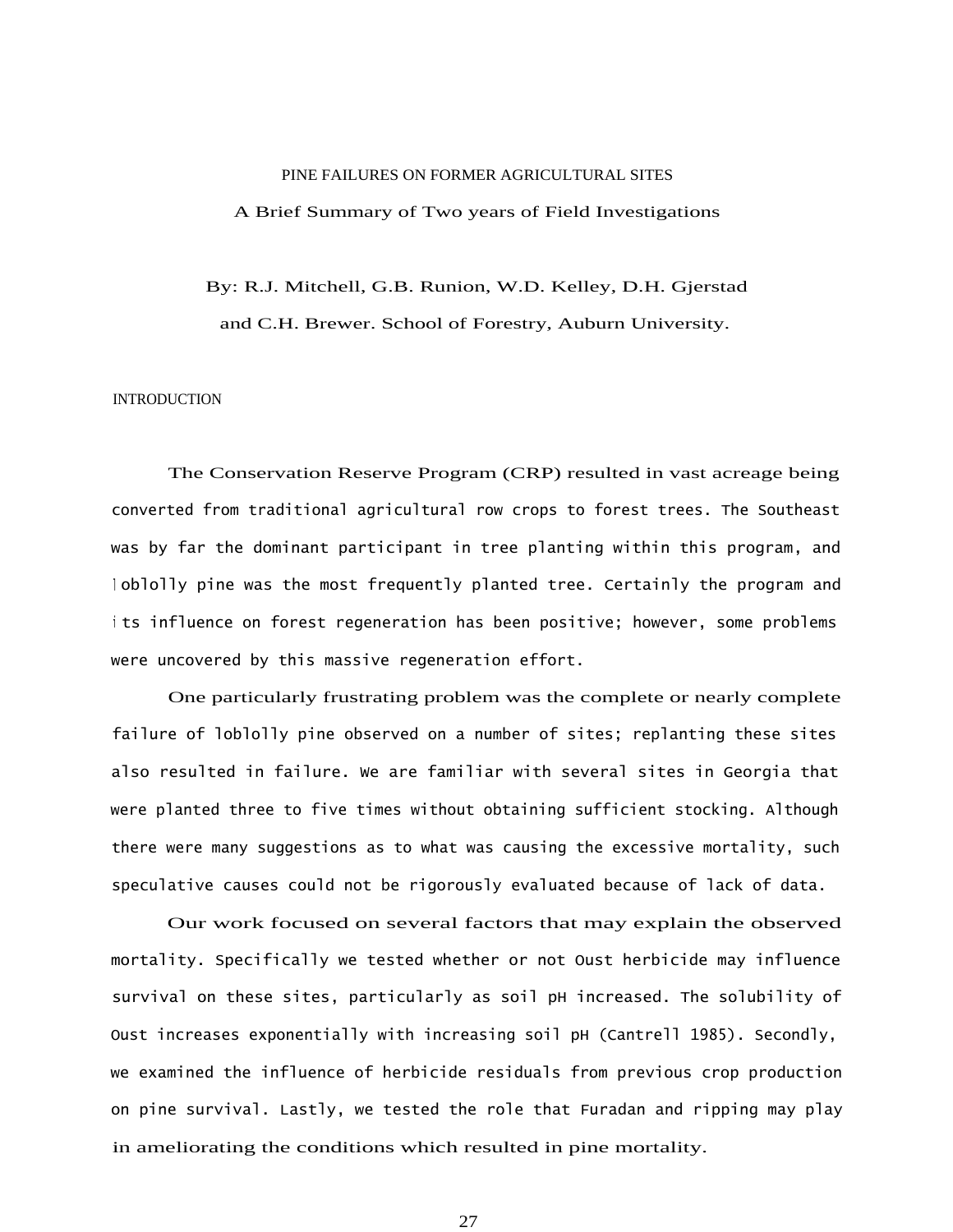STUDY METHODS

Oust Herbicide Study. Five sites scattered throughout the Coastal Plain region of Georgia were selected on the basis of soil pH. Mean soil pH across the sites ranged from 4.8 -6.5. All sites were approved for tree planting in the CRP; four of the sites had been in soybean production and the final site had been in peanut production. Two of the sites had been planted in trees the year before and failed. One of the failed sites was ripped before this study was initiated.

At each site, plots were established in four randomized complete blocks. The three treatments were Oust applications at 0, 4, and 8 oz of product per acre applied in a three-foot band. Fifty loblolly pine seedlings obtained from the Flint River Nursery were planted in each treatment plot at the beginning of March 1988.

In addition to mortality, pine phytotoxicity assessments were estimated visually three months after planting. Also, periodically throughout the first growing season fungi associated with the root systems were isolated, cultured, and identified. Data regarding nematode frequency and presence of root-feeding insects also were collected.

Herbicide Residual Study. In July, 1988 a study was established to test the influence of soybean herbicide residuals on pine mortality. The study was established as randomized complete blocks with four replicate plots. Herbicides tested included: Prowl, Treflan, Basagran, Blazer and Scepter (a non-treated control was also included). Prowl and Treflan herbicides were soil incorporated immediately after application. All herbicides were applied at 1, 2 and 4 times their labeled rate. Seedlings were planted in December 1988 in a manner similar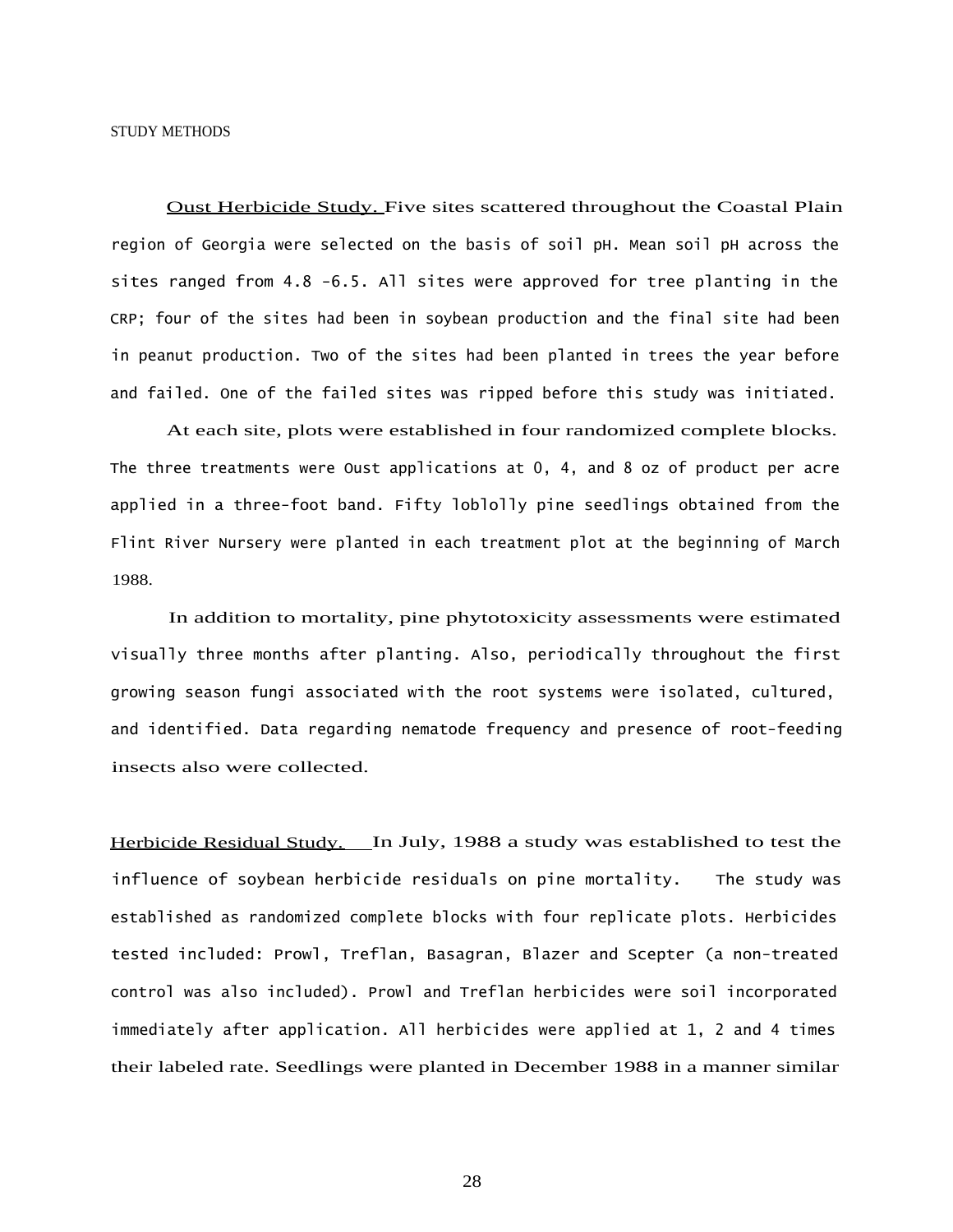to the previous study. Fifty pine seedlings were planted per plot. Each herbicide-treated plot was split and Oust herbicide at 4 oz per acre was applied over the top of newly-planted seedlings on one-half of each plot. Seedling survival was assessed several times during the first growing season, and roots were excavated in the 4X treatments of the soil-incorporated herbicides to determine biomass.

Furadan - Ripping Study. Data from the Oust study suggested that root-feeding insects and/or nematodes may be responsible for seedling mortality. Also, circumstantial evidence that plow pans may exacerbate mortality problems on such sites led us to develop a study which tested effects of Furadan applications and ripping on seedling mortality. The three sites selected for this study had been approved for tree planting in the CRP, and had failed at least three times prior to the initiation of this study. In addition, an undisturbed, well- developed plow pan was present at each site. The study design, randomized complete blocks with four replicates, was similar to the previous two studies; fifty trees were planted per replicate plot. Treatments were Furadan or no Furadan on plots that were ripped or plots without a ripping treatment. In addition to seedling mortality, assessments were made throughout the first growing season of associated root fungi and populations of soil nematodes and root-feeding insects.

## RESULTS

Oust Study. Applications of Oust increased survival in all sites regardless of soil pH. However, increasing rates of Oust also increased pine phytotoxicity symptoms. Such symptoms can be misleading on Oust-treated sites where mortality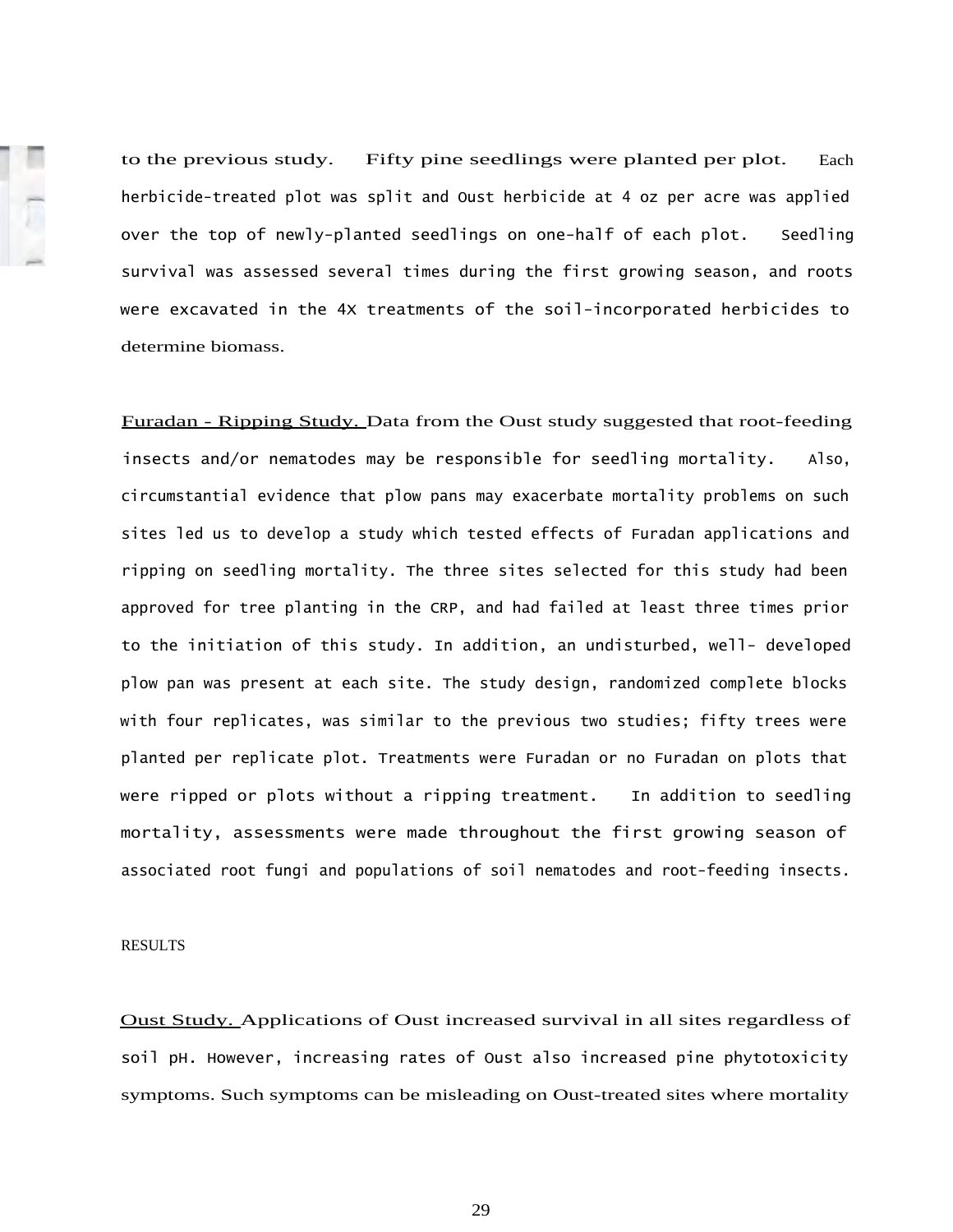due to other causes occurs. In such cases, it would not be unreasonable, without further information, to suspect that the phytotoxic response observed prior to the seedlings death contributed in some manner to the mortality. Visual symptoms of Oust phytotoxicity can be quite severe (88 % of all seedlings showed moderate to severe chlorosis), yet pine survival actually was increased compared with a no Oust treatment. Thus, we conclude that Oust toxicity is not factor in pine mortality problems observed on the CRP regeneration sites.

Other data from these studies indicate several potentially important factors. Firstly, of the five test sites, the one with excessive mortality was the only site that had an undisturbed, well-developed plow pan. A similar site that had failed the year prior to this study but was ripped before planting had a survival greater than 90%. In addition, the operationally-planted area surrounding the experiment experienced reasonably good survival (more than 500 trees per acre surviving after the first year).

The only plots which had significant populations of dagger, stunt, and ring nematodes were at the failed site. Furthermore, the failed site was the only one in which white fringe beetle larvae were found. Lastly, numerous cultures of Fusarium subglutinans, Fusarium spp. and Macrophomina spp. were isolated from seedling roots taken from these plots. These same fungi were isolated from roots across all sites with similar frequency, which raises questions concerning their roles in seedling mortality. In fact, the frequency that these fungi were isolated from root systems did not differ between dead, sickly, or healthy seedlings. It could not be determined whether these fungi were pathogenic, epiphytic, or saprophytic. Nevertheless, the frequent occurrence of these potential pine pathogens suggests that further work be done to clarify their role in pine mortality on these sites.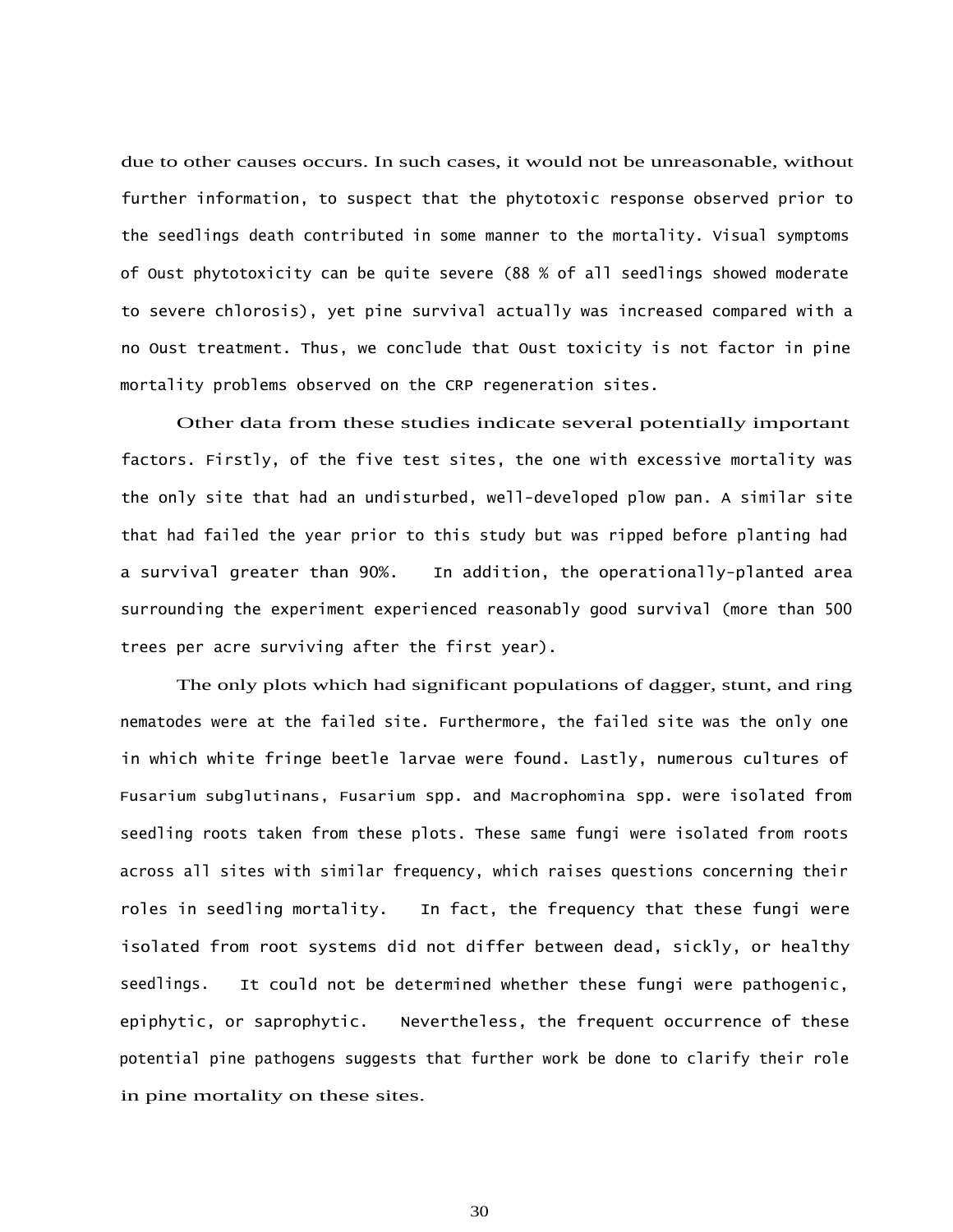Herbicide Residual Study. Pine survival was not influenced *by* any of the herbicides tested or at any of the rates used. However, rainfall patterns were nearly ideal for seedling establishment, and even if root growth had been inhibited mortality would be expected to be less what would occur had a summer drought occurred. Root growth was inhibited by Oust and by Prowl at the 4X rate.

Furadan - Ripping Study. Furadan decreased *by* one-half the number of seedlings that died; ripping had no effect on survival. However, it should again be stated that rainfall patterns provided nearly ideal conditions for seedling establishment. Root-feeding insects were present on all of the sites and most of the dead seedlings in the'no Furadan treatment showed severe root feeding and decortication symptoms. White fringe beetle larvae were found on all three sites, and on two of the sites various species of white grubs were observed. Nematodes were found on all sites, and fungi were isolated from root samples in a frequency similar to that of the Oust study. However, in this study roots were subjected to a more stringent disinfestation procedure to reduce the chance of isolating superficial fungi. Also, seedlings were collected monthly, thus reducing time for saprophytic fungi to colonize the dead tissue.

## **CONCLUSIONS**

Herbicides, specifically Oust and residual soybean herbicides are not important causes for pine mortality on CRP sites. Over the two-year study, every site that failed had populations of root-feeding insects, and most of the dead seedlings showed symptoms similar to those caused by white grubs and white fringe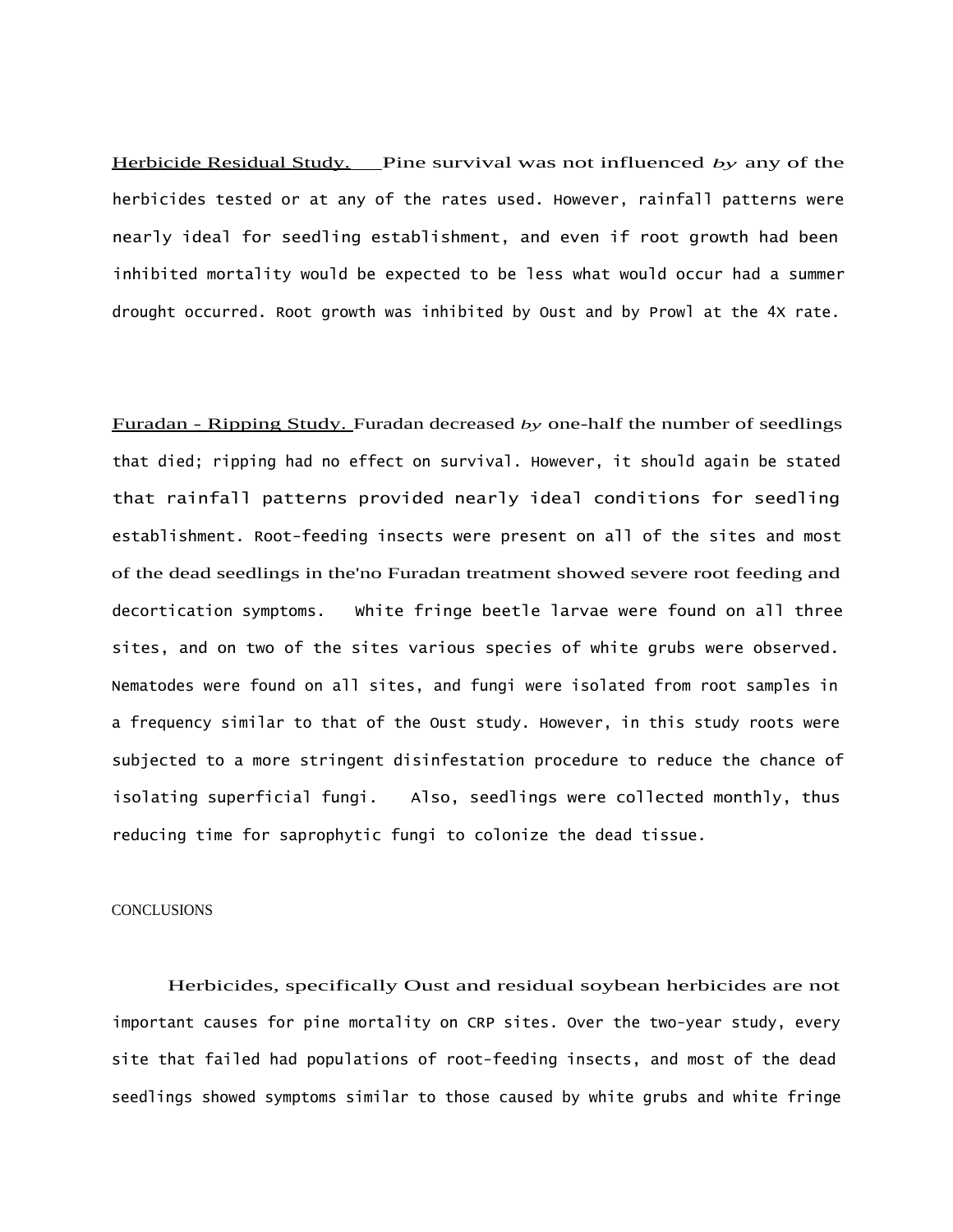beetle larvae. Also, potential pathogenic fungi were frequently isolated from root systems of seedlings grown on these sites. In fact, it has been reported that F. subglutinans can colonize and survive on dead stem segments of soybean plants (Bolkan et al., 1979). The cosmopolitan nature of the fungi found suggests that if they play a role in mortality on these sites other factors such as wounding agents, environmental conditions, etc. are likely to be important. F. subglutinans requires a wound to gain entrance (Barrows and Dwinell 1983), and root-feeding insects and/or nematodes may provide suitable infection courts (Ruehle 1973). Although no effect of ripping was observed in this study, it may prove to have greater benefits in years with significant drought events. Furthermore, ripping may be justified on the basis of its effect on seedling growth, regardless of its effects on mortality.

#### ACKNOWLEDGEMENTS

Funding for this project was provided by the Georgia Forestry Commission and by the USDA Forest Service Southern Experiment Station. The authors are grateful to James Noe at the University of Georgia for nematode extraction and <sup>i</sup> dentification, and to Wayne Dixon for insect identification.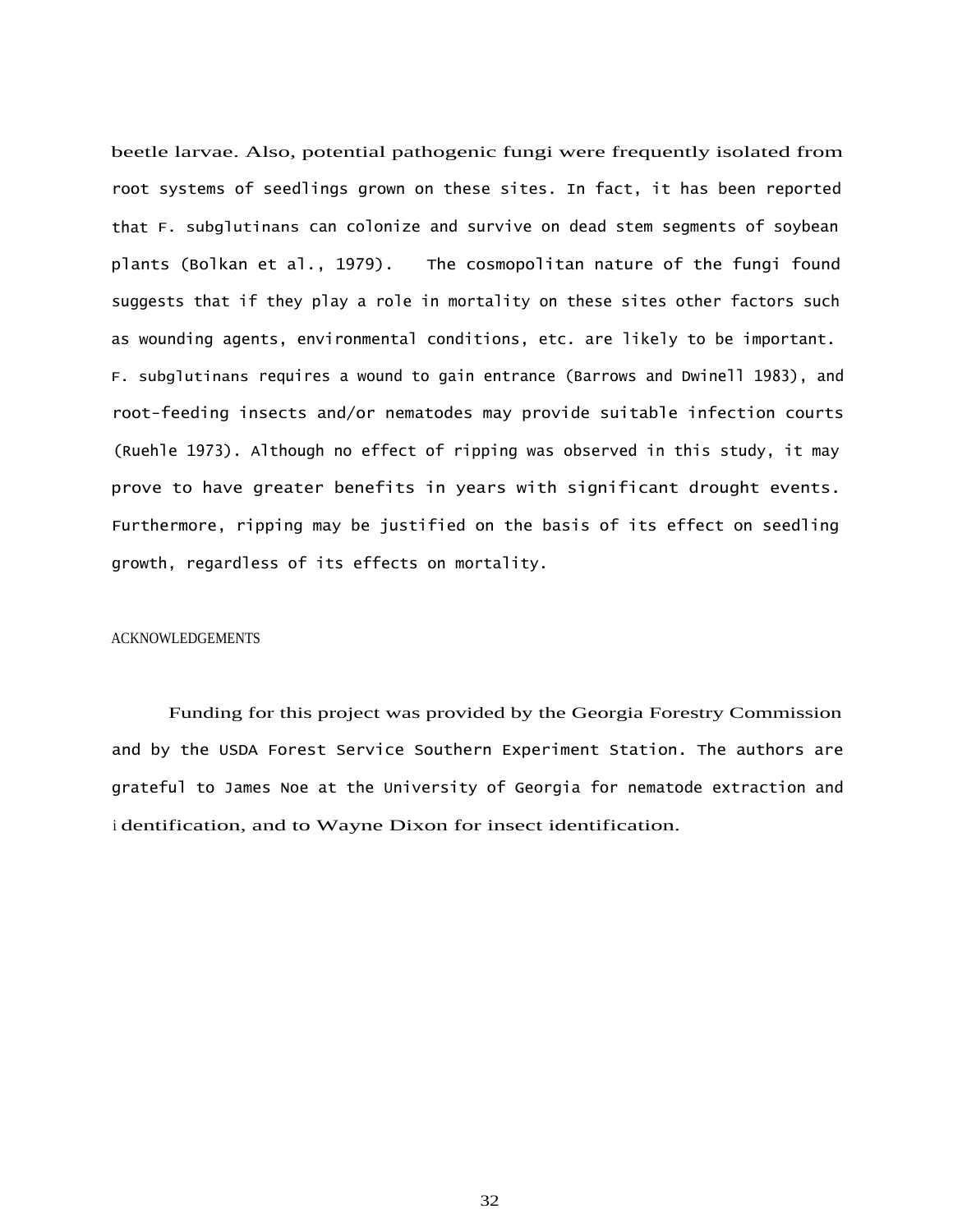Herbicide Residual Study. Pine survival was not influenced by any of the herbicides tested or at any of the rates used. However, rainfall patterns were nearly ideal for seedling establishment, and even if root growth had been inhibited mortality would be expected to be less what would occur had a summer drought occurred. Root growth was inhibited by Oust and by Prowl at the 4X rate.

Furadan - Ripping Study. Furadan decreased by one-half the number of seedlings that died; ripping had no effect on survival. However, it should again be stated that rainfall patterns provided nearly ideal conditions for seedling establishment. Root-feeding insects were present on all of the sites and most of the dead seedlings in the no Furadan treatment showed severe root feeding and decortication symptoms. White fringe beetle larvae were found on all three sites, and on two of the sites various species of white grubs were observed. Nematodes were found on all sites, and fungi were isolated from root samples in a frequency similar to that of the Oust study. However, in this study roots were subjected to a more stringent disinfestation procedure to reduce the chance of isolating superficial fungi. Also, seedlings were collected monthly, thus reducing time for saprophytic fungi to colonize the dead tissue.

#### **CONCLUSIONS**

 $\begin{bmatrix} 1 & 1 \\ 1 & 1 \end{bmatrix}$ 

Herbicides, specifically Oust and residual soybean herbicides are not <sup>i</sup> mportant causes for pine mortality on CRP sites. Over the two-year study, every site that failed had populations of root-feeding insects, and most of the dead seedlings showed symptoms similar to those caused by white grubs and white fringe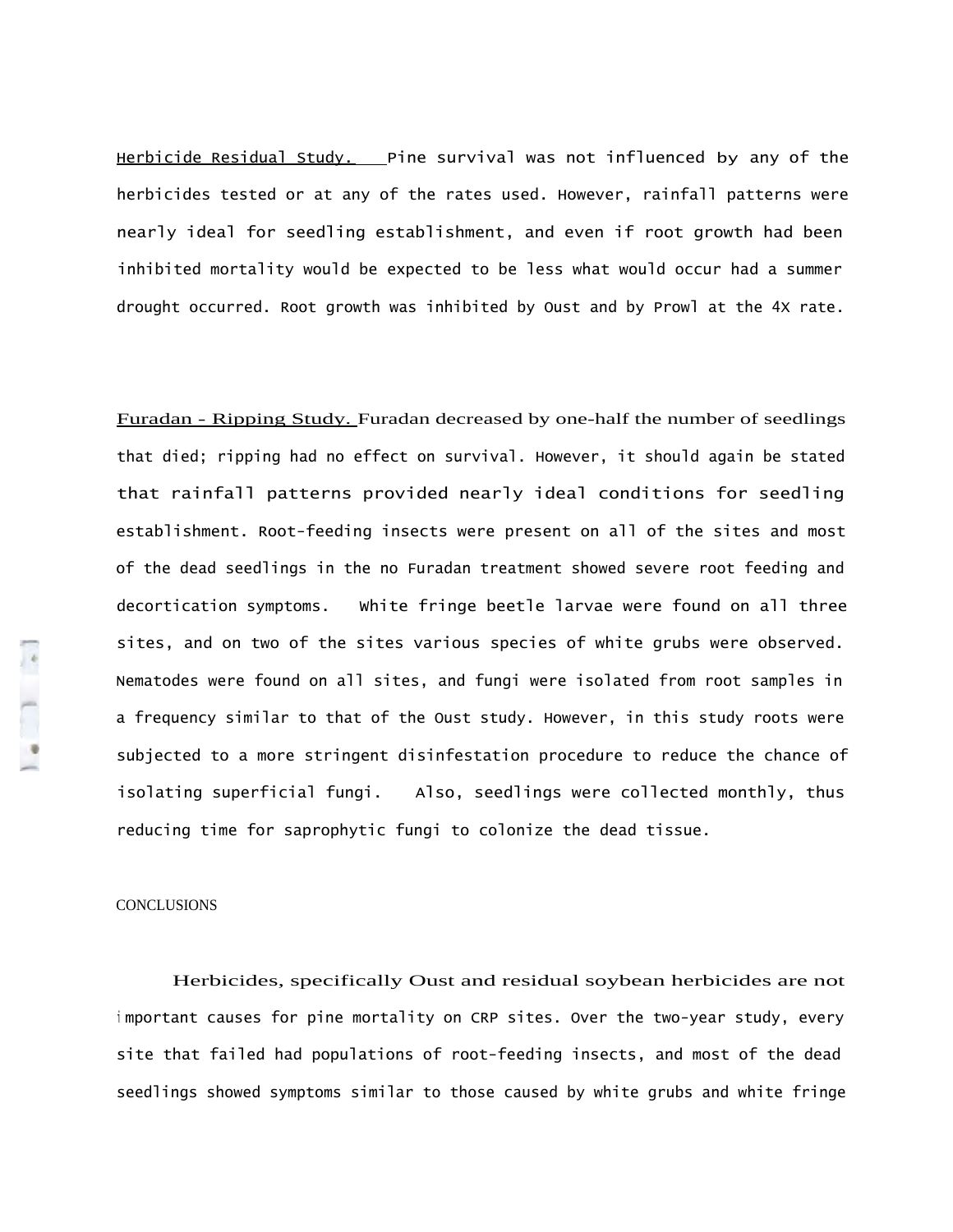beetle larvae. Also, potential pathogenic fungi were frequently isolated from root systems of seedlings grown on these sites. In fact, it has been reported that F. subglutinans can colonize and survive on dead stem segments of soybean plants (Bolkan et al., 1979). The cosmopolitan nature of the fungi found suggests that if they play a role in mortality on these sites other factors such as wounding agents, environmental conditions, etc. are likely to be important. F. subglutinans requires a wound to gain entrance (Barrows and Dwinell 1983), and root-feeding insects and/or nematodes may provide suitable infection courts (Ruehle 1973). Although no effect of ripping was observed in this study, it may prove to have greater benefits in years with significant drought events. Furthermore, ripping may be justified on the basis of its effect on seedling growth, regardless of its effects on mortality.

# ACKNOWLEDGEMENTS

Funding for this project was provided by the Georgia Forestry Commission and by the USDA Forest Service Southern Experiment Station. The authors are grateful to James Noe at the University of Georgia for nematode extraction and identification, and to Wayne Dixon for insect identification.